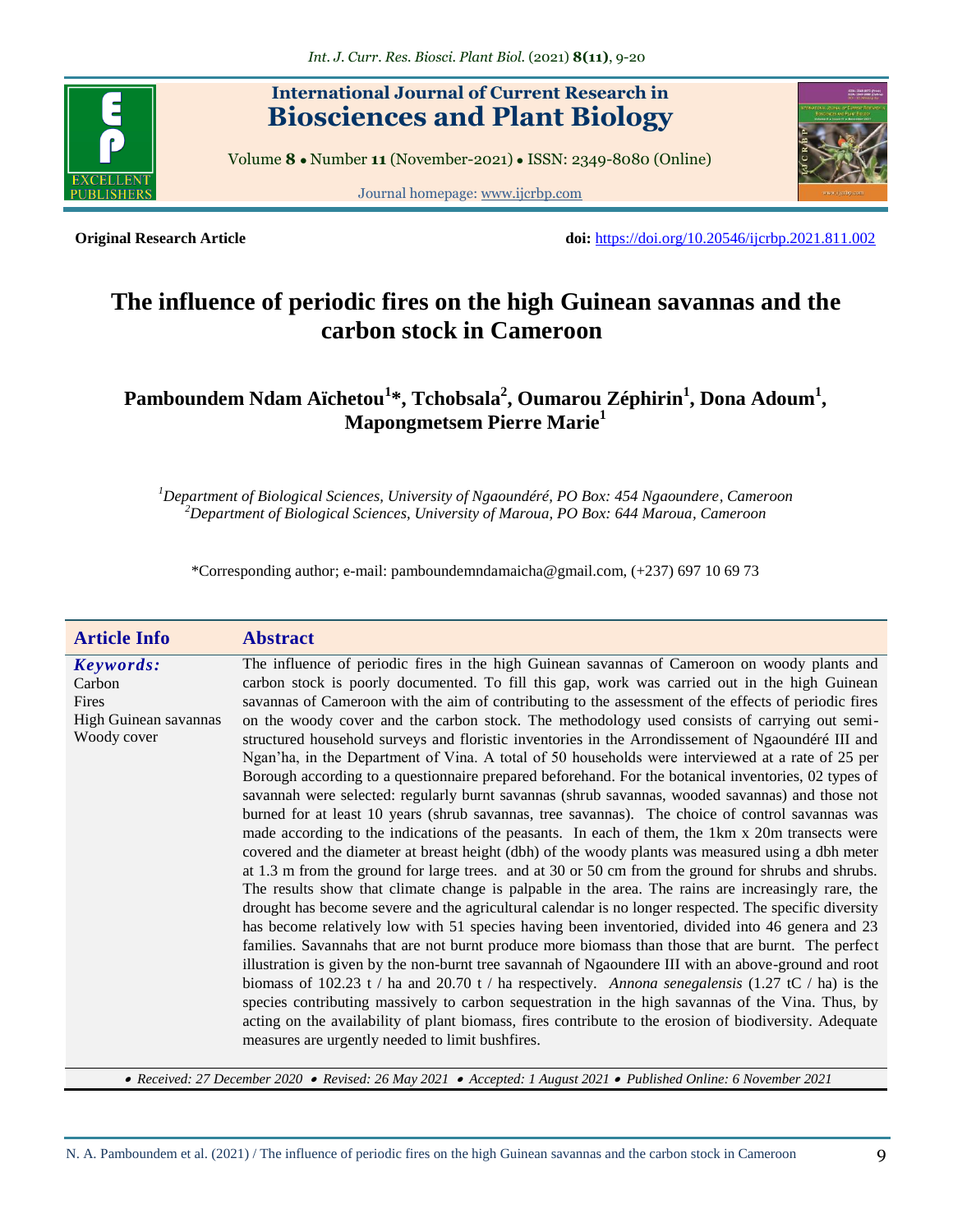### **Introduction**

The risks linked to global warming affect every continent and affect all sectors of the economic and social life of populations (Mbow, 2009). In the implementation of the United Nations Framework Convention on Climate Change, Africa is counted among the areas where natural vegetation can contribute to carbon emissions through degradation processes (bush fires, deforestation, erosion); or sequestration if activities are carried out in terms of reforestation and reconstitution of degraded lands. In climate change mitigation, fires are blamed for their contribution of 13 to 40% to global greenhouse gas (GHG) emissions in atmospheric carbon equivalent (Bowman and Wilson, 1995). The climatic scenarios predict that, for a global temperature increase of 4 ° C by 2080, the consequence would be an increase in the length of the dry season and fire factors by 30% and a doubling of the areas burned (Koffi et al., 1995). Of the 7 Gt of GHGs emitted per year, 3.4 Gt come from the forestry sector, including 1.1 Gt from fires and bush fires (IPCC, 2007). Due to its setbacks, fire can thus threaten the living environment, health and safety of people and property (Vieira et al*.,* 2015). Especially uncontrolled fires can also induce a loss of plant biomass (Sawadogo, 211). The frequency of fires limits, on the one hand, the regeneration of woody species whose seed strands and plantlets are destroyed and, on the other hand, the height growth of woody species, these two actions having a significant impact on the dynamism of vegetation and its progression towards climax (IPCC, 2007). In tropical savannas in particular, iterative fires have been shown to have a detrimental influence on the sustainability of ecological resources and services (Sawadogo, 2011). This perception has led to special attention to the carbon sequestration capacities of tropical forests and savannas in Africa (UNFCCC, 2015). The high Guinean savannas of the Adamawa, periodically covered by fires, constitute ecosystems with fragile ecology. These fires represent a key factor in the loss of the biological diversity of these ecosystems.

In Cameroon, the ecological interest in climate change has given rise to a great deal of research aimed at better understanding its origins and the mechanisms of evolution. In forest (Kotto-Samé et al., 1997; Zapfack, 1998; Zapfack et al., 2005) and northern (Ibrahima and Abib, 2008; Tchobsala et al., 2014; Kemeuze et al., 2015), the works carried out on carbon stocks are legion. However, none of this work has addressed the

influence of fires on productivity, the carbon stock in the savannas; however, they act on the productivity of savannas and play a determining role in their development. The UNFCCC, through the Clean Development Mechanisms (CDM) of the Kyoto Protocol has in recent years, aroused great enthusiasm among developing countries that see it as an opportunity to improve the environment through an increase in forest areas. While benefiting from carbon credits set up through international financial instruments (Mbow, 2009). The effects of fire on the savannah have given rise to a large number of studies (Bane-Ena, 2007; Diop, 2007; Bond and Parr, 2010; Kwon et al., 2013; Kamau and Medley, 2014). However, little is known about its consequences on carbon sequestration. The aforementioned gaps motivate and justify this work, which aims to contribute to the assessment of the effects of fires on the woody cover and the carbon stock in the high Guinean savannas of Ngaoundéré.

### **Materials and methods**

### **Presentation of the study area**

The study took place in the districts of Ngaoundéré III and Ngan Ha in the Department of Vina located between latitude 7° 37'N and longitude 13° 34' E. In each arrondissement, two types of savannah were chosen according to the guidelines of the local population. These are regularly burnt shrub savannas and regularly burnt woodland savannas, while the control savannas are those that have not been affected by fires for at least 10 years. Information on the age of the non-burnt savannas was provided on site by the populations of the various districts chosen.

### **Methodology**

### **Socio-economic surveys**

Semi-structured interviews were carried out with 100 people, at a rate of 50 per district, using a previously prepared questionnaire. In each arrondissement 05 villages were chosen. The questionnaire consisted of open questions, closed questions and leading questions. For closed questions, the respondent reacts with yes or no, unlike open questions where he expresses himself freely. Regarding the oriented questions, several answers are proposed and the respondent chooses one or more. The main topics covered relate to fires, climate change (causes, manifestations, and endogenous solutions), biodiversity, deforestation, etc.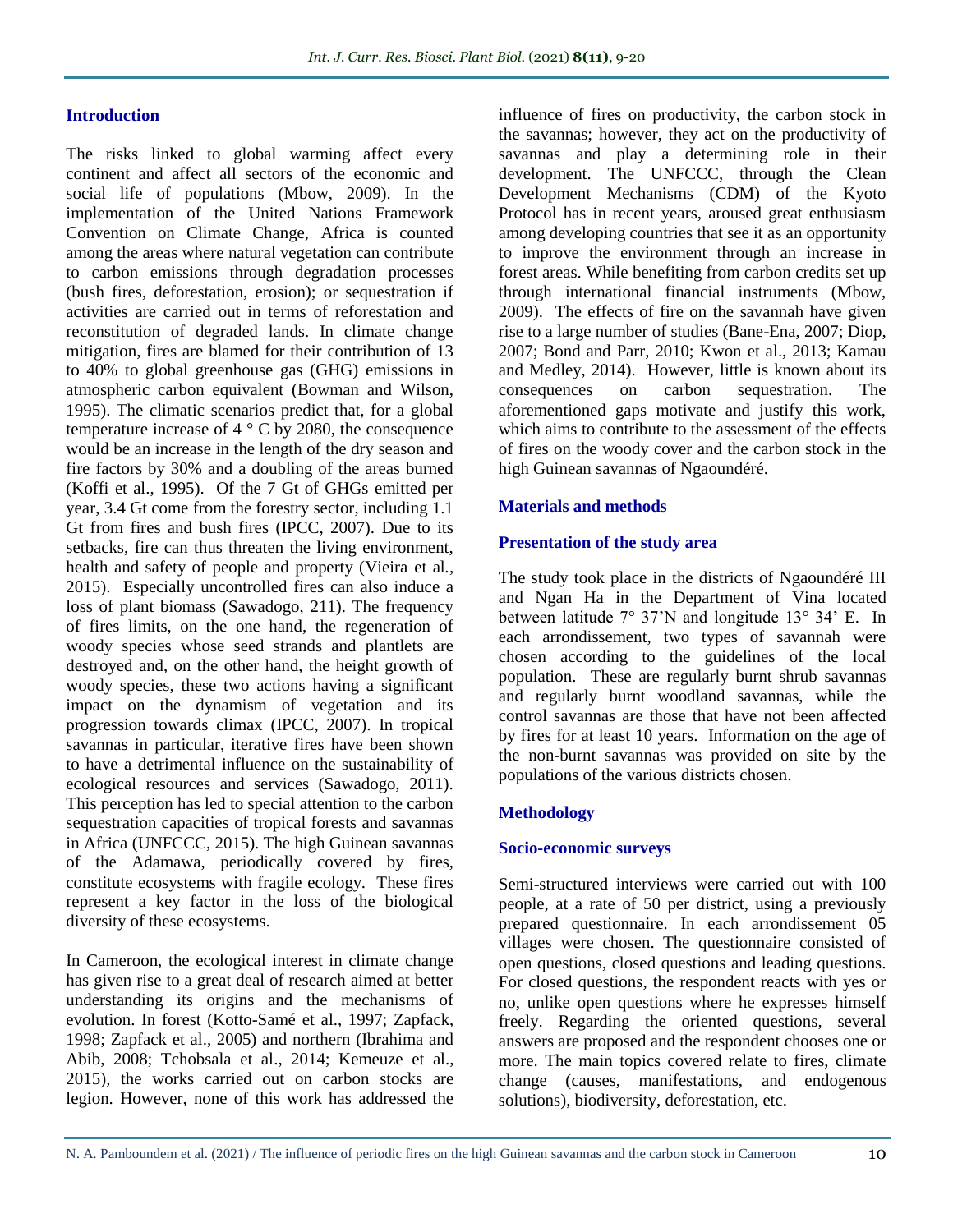### **Floristic inventories**

The floristic inventories were carried out in the shrub and wooded savannahs affected by fires or not in the villages mentioned above. In each type of savannah, transects 1 km long and 20 m wide were installed to inventory the flora. A total of 100 transects were carried out, ie an area of 30 ha. All woody species were systematically counted. All the woody plants of diameter at breast height (dbh  $\geq$  2.5 cm and height> 2m were systematically counted and measured. Reference botanical documents (Arbonnier, 2008; Souane, 1997) were used for the identification of species *in situ* for unidentified species, herbarium samples were collected for subsequent identification at the Biodiversity and Sustainable Development Laboratory of the University of Ngaoundéré or at the National Herbarium of Cameroon in Yaoundé. Thus, the diameter at breast height (dbh) of woody plants was measured using a dhp-meter at 1.3 m from the ground for large trees and at 30 or 50 cm from the ground for shrubs and shrubs. were injured in the bands delimited by the strings so as not to be counted twice. For the boundary trees, those located on the right edge were taken into account in the direction of advance in the transects. The experimental device explored is a Split -plot to four repetitions.

### **Vegetation carbon stock**

### **Aerial and root phytomass of vegetation**

The non-destructive method was used for the estimation of biomass in this work. It is based on databases on timber volumes and takes into account the Dhp, the specific density of the timber (Chave et al., 2005). The equation of Chave et al*.* (2005) takes into account individuals of smaller diameters ( $5 \leq Dhp \leq 156$  cm) and rainfall between (1500-4000 mm / year). The aboveground phytomass is: AGB =  $\alpha$  Exp [-1.499 +  $2.148 * ln (DBH) + 0.207 * (ln (DBH) 2-0.0281 * (ln$ (DBH)) 3]. AGB is the aboveground biomass (in kg); Dbh is the diameter (cm) at 1.30 m above the ground and  $\alpha$  is the specific density of wood.

Root biomass was estimated using the relationship developed by Cairns et al.  $(1997)$ : Br = exp  $(-1.0587 +$ 0.8836 x ln (Ba)), with  $Br = root$  biomass,  $In = Natural$ logarithm and  $Ba = above$ -ground biomass.

To determine the final biomass values, aboveground biomass was added to the biomass of the roots below

the soil surface  $(Bt = Ba + Br)$  with  $Bt = total$  biomass,  $Br = root$  biomass and  $Ba = aboveground$  biomass (FAO, 1997).

From this biomass, the quantity of carbon  $(Kg / ha)$  was obtained by multiplying this biomass by a conversion factor of 50%.

### **Result analysis**

For the analyses of the results, Excel 2016 was used for the plots of the histograms, the calculations of the means. Stat-graphics Plus 5.0 Software was used for the ANOVA testing.

### **Results and discussion**

### **Peasant perception of the environment of the high Guinean savannas**

The perception of the populations on climate change in the high Guinean savannas varies according to the people. In the Vina and mainly in the Arrondissement of Ngan'Ha, the populations state that the rainfall was particularly abundant in the years 2002, 2004, 2009 and 2016 (Fig. 1). During these years, the peasants obtained low agricultural yields and a destruction of the vegetation orchestrated by the unprecedented floods.

The analysis of precipitation and temperatures recorded in the meteorological station of Ngaoundéré-airport over a period of 30 years, obtained in 2018 more or less confirms the farmers' statements. The peaks of precipitation are in 2001 (104.76 mm), 2004 (109.76 mm), 2009 (136.36 mm) and 2016 (145.45 mm). In the high Guinean savannas, the incidences of temperature increase very often combine with the decrease in precipitation. These results are in agreement with those of Mamah et al*.* (2019) in the ecological zone of the high Guinean savannas of Cameroon.

In general, the surveys on rainfall obtained from the population are more or less in line with the high rainfall recorded by ASECNA in 2008, 2010, 2012 and 2016. This variation in rainfall could lead to a disruption of the vegetation development cycle. Insufficient trees would cause considerable lack of precipitation in a given area (Basnet, 2009; Alalade et al., 2019). Populations report certain natural phenomena (decrease in rainfall) as the cause of climatic variability in the high Guinean savannas of Adamawa. IPCC (2002)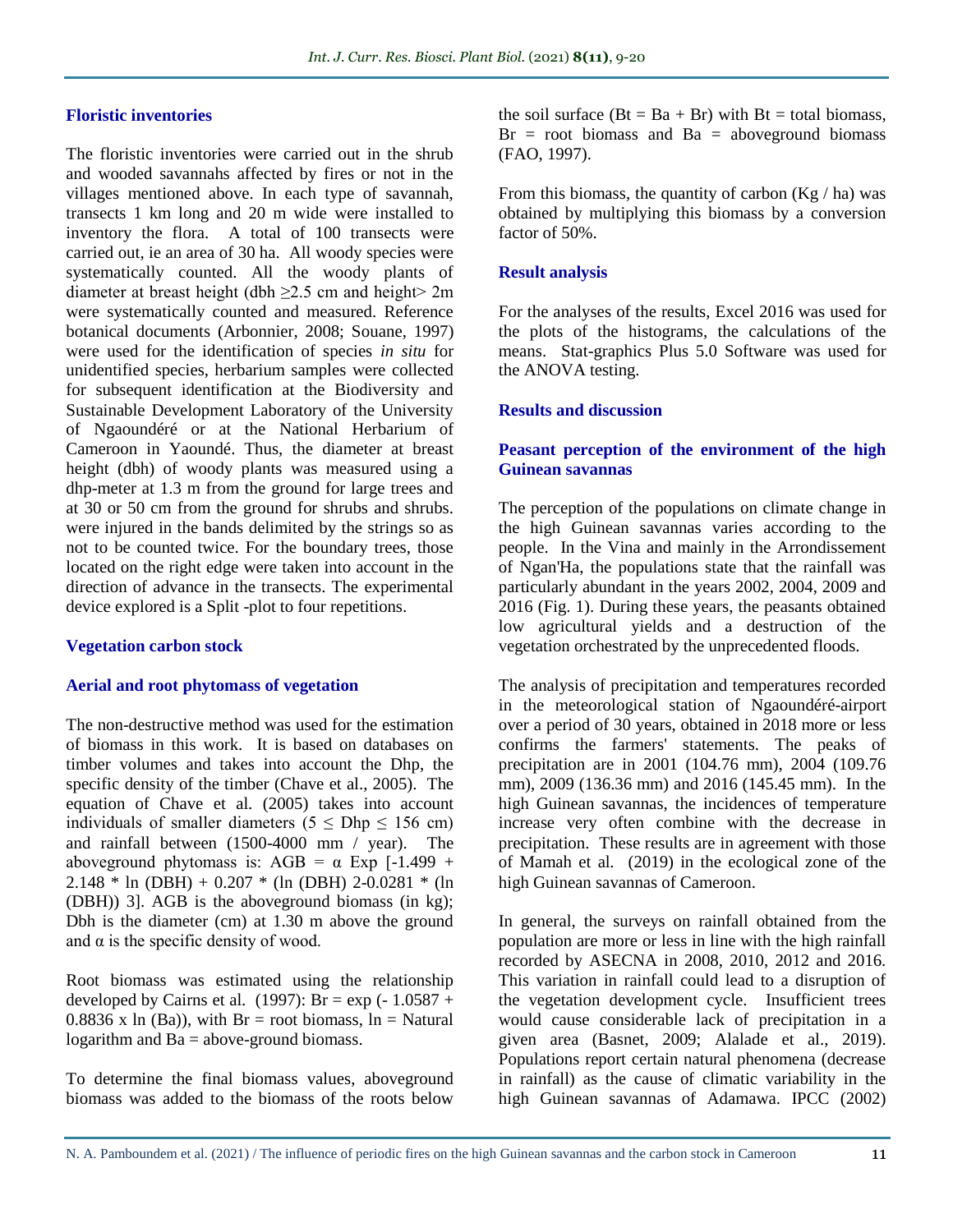found similar results by showing that natural internal processes (internal variability), or anthropogenic or natural external variations (external variability) could cause climate variability. According to the populations surveyed, bush fires and logging could be among the first factors of climate change. In the sense that some authors assert that deforestation thus has an impact on local and immediate climatic variability (Loreau, 2001; Diaz, 2001). Localleti (1993) also reports that massive deforestation in the tropics can radically transform the overall tropical planetary circulation, water balance and rainfall regime.



**Fig. 1:** Population perception of rainfall (a) and rainfall trend (b) in the Vina.

### **Causes of climate change**

The main causes of climate change according to the populations are among others the excessive cutting of trees, periodic bush fires, the cutting of trees associated with bush fires, agriculture, breeding, and then the cutting of trees associated with breeding (Fig. 2). In the Ngaoundéré III site, bush fires (42.85%) are among the factors responsible for climate change. Some of these factors are related. This is the case of the cutting of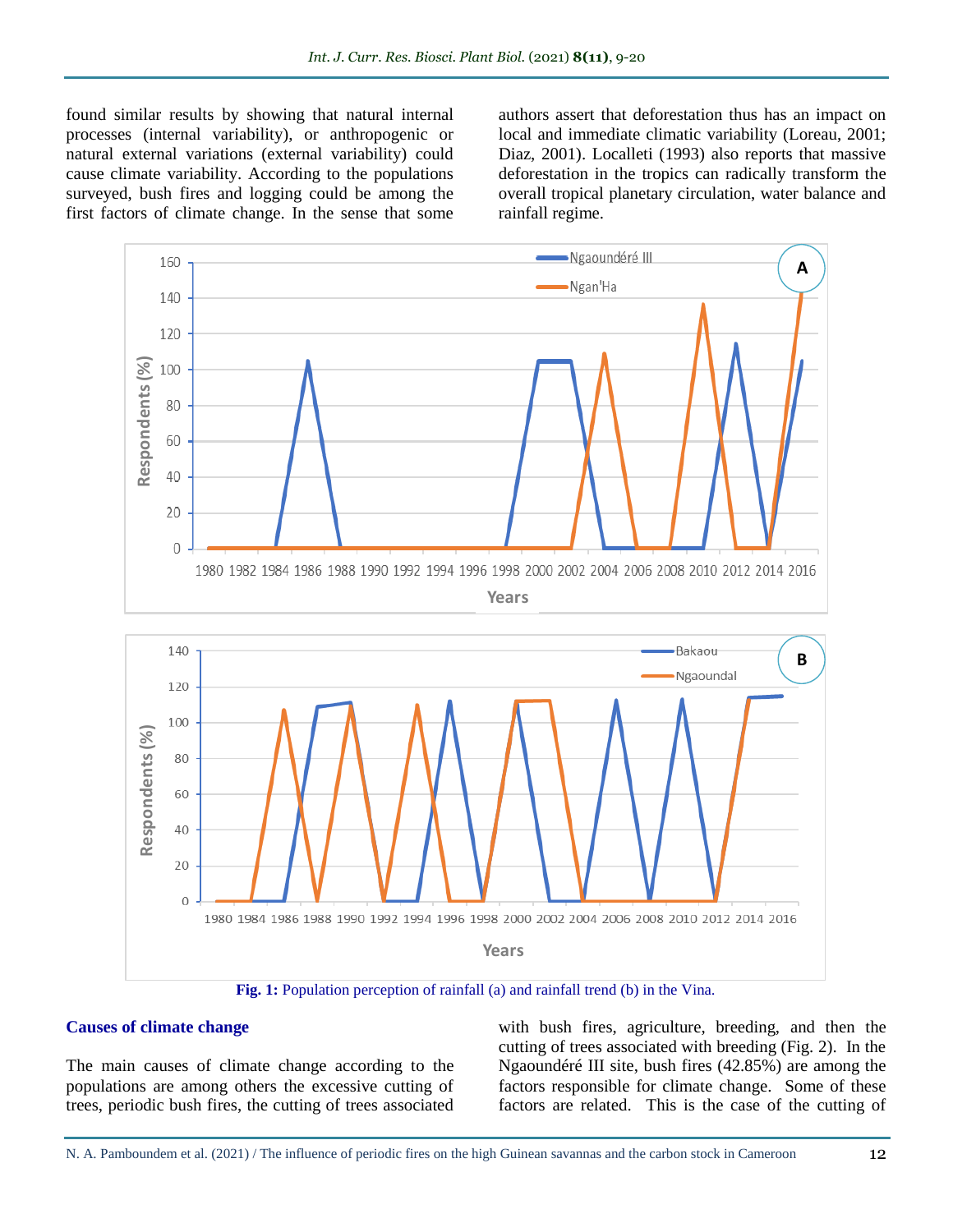trees coupled with breeding, then the cutting of trees associated with fires, according to the populations. These anthropogenic activities accelerate the degradation of vegetation. Culturally and socially, some people believe that climate change is the result of disregarding social prohibitions like the destruction of sacred forests. Currently, the populations are no longer discerning because the sacred forests which were true sanctuaries are destroyed or set on fire. However, they are prohibited to the uninitiated. This statement is in line with that of authors like Ishaya et al. (2018) in Nigeria. Some of these activities, such as cutting trees, breeding or a combination of the two, are more accentuated in the Ngaoundéré III site. The results of surveys carried out among populations are in agreement with those of other authors concerning the causes of climate change (Tchobsala, 2011; Afelu et al., 2016). Deforestation also has a local and immediate climatic impact (Loreau, 2001; Diaz, 2001). These impacts could therefore lead to major upheavals of ecosystems (Ducroux and Jean, 2004). Climate variability can be due to anthropogenic or natural variations (external variability) (IPCC, 2002). Bush fires are among the most important external factors in triggering climate change. They cause the loss of certain plant species after their passage and greenhouse gases. Climate change will modify ecosystems and human populations would obviously be affected with all the negative consequences that this could cause. The populations are aware of the negative effects of fires on the woody cover. Ecosystems can be disturbed, thus causing the disruption of ecosystems (Ducroux and Jean, 2004).



**Fig. 2:** Main causes of climate change.

### **Endogenous climate change mitigation strategies**

Faced with climatic fluctuations, the population of the high Guinean savannas of Adamaoua adopts adaptation and mitigation strategies. Thus, they increasingly implement the cultivation and protection of trees in fields and around homes. The main endogenous knowledge developed for the adaptation and mitigation of climate change in the Department of Vina are awareness raising on the protection of savannas (setting up of vigilance committees), the use of organic fertilizers (compost, manure …) Instead of chemical fertilizers, planting trees, setting up plant fences to

surround the concession and / or the fields. Similar results are reported by Mamah et al*.* (2019) in Borassus aethiopum agroforestry parks in Cameroon.

### **Floristic richness of the high Guinean savannas**

A total of 51 species were inventoried, divided into 46 genera and 23 families. The number of taxa varies from one Arrondissement to another and also from one plant formation to another. The analysis of variance shows an absence of homogeneity between individuals, genera and families of each plant formation  $(0.0001 \le 0.001)$ . The species of the different plant formations are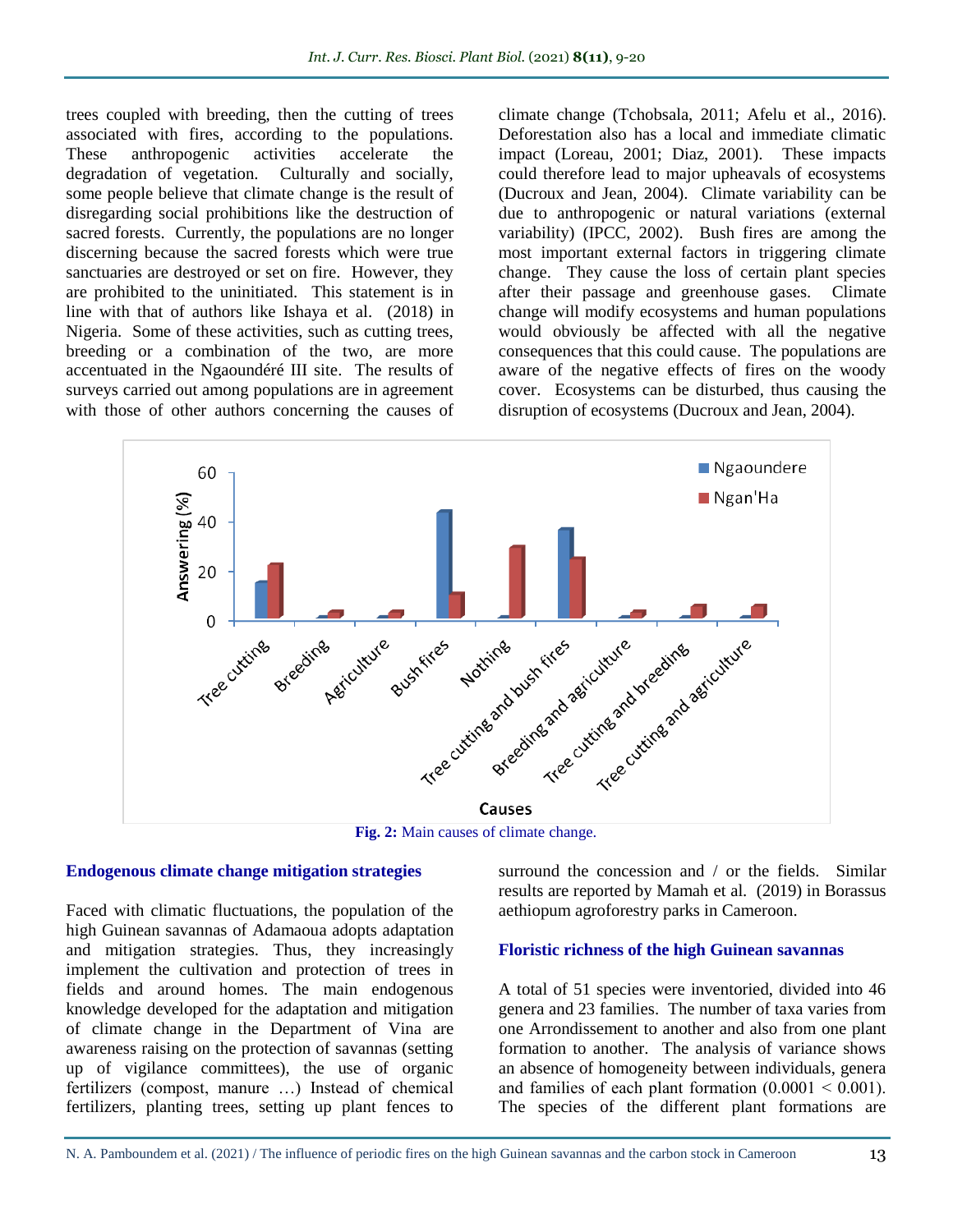different (0.000˂0.001). The witness sites have a higher biodiversity than that of the regularly burnt plant formations. The number of species listed is low compared to that of Tchobsala (2011) who inventoried 77 species and 66 species respectively in the shrub and tree savannas of Ngaoundéré. The action of fire in the savannah limits the progressive development of forest vegetation (Rippstein, 1985).

#### **Table 1.** Floristic diversity of the Guinean savannas.

| <b>Districts</b> | <b>BSS</b> |           |                          |                | <b>BTS</b> |                                    |           | <b>SSW</b>               |                         |    |           | <b>TSW</b> |                         |  |
|------------------|------------|-----------|--------------------------|----------------|------------|------------------------------------|-----------|--------------------------|-------------------------|----|-----------|------------|-------------------------|--|
|                  | NI         | <b>NS</b> | NG                       | <b>NF</b>      | <b>NS</b>  | NG                                 | NF        | <b>NS</b>                | NG                      | NF | <b>NS</b> | <b>NG</b>  | NF                      |  |
| Ngaoundere III   | 4158       | 29        | 2 <sup>2</sup><br>$\sim$ | 1 <sub>7</sub> | 25         | $\cap$<br>$\overline{\phantom{a}}$ | 16        | 26                       | 24                      | 20 | 28        | 26         | $\bigcap$ 1<br>$\sim$ 1 |  |
| Ngan'Ha          | 5051       | 30        | $\mathcal{L}$<br>$\sim$  | 18             | 25         | $\bigcap$ 1<br>$\sim$ 1            | 1 O<br>10 | $\cap$<br>$\overline{L}$ | $\bigcap$ 1<br>$\sim$ 1 |    | 30        | 29         | 24                      |  |

BSS: burnt shrub savanna, BTS: burnt tree savanna, SSW: shrub savanna witness, TSW: tree savanna witness, NI: number of individuals, NS: number of species, NG: number of genus, NF: number of families

#### **Floristic diversity of the high Guinean savannas**

Table 2 presents the values of the Shannon, Equitability of Pielou, Simpson indices and the specific quotient of the woody species of the high Guinean savannas. These indices vary according to the sites and the plant formations. The Shannon index ranges from 2.28 bits in regularly burnt shrub savanna (Ngaoundéré III) to 3.28 bits in non-burnt tree savannas (Ngaoundéré III). Piélou's fairness oscillates between 0.29 bits in shrub savannas and 0.96 bits in tree savannas. As for the values of the Simpson diversity index (D), they vary

from 0.008 bits in the control tree savanna (Ngan 'Ha) to 0.19 bits in the bush savannah (Ngaoundéré III). In addition, the evidence of shrub savannas is the richest in biodiversity in all of the departments. This situation shows the negative impact of bush fires on plant formations. In general, it appears that the Shannon index in the control savannas is greater than 3. Such a result suggests that these protected savannas are more diverse than those which are regularly burnt. Similar results are reported in the Chadian savannas (Dona et al*.*, 2016).

#### **Table 2:** Diversity indices in the Guinean savannas.

| <b>Indices</b>                |         | <b>Ngaoundéré III</b> |            |            | Ngan'Ha    |            |            |            |
|-------------------------------|---------|-----------------------|------------|------------|------------|------------|------------|------------|
|                               | BSS     | <b>BTS</b>            | <b>SSW</b> | <b>TSW</b> | <b>BSS</b> | <b>BTS</b> | <b>SSW</b> | <b>TSW</b> |
| <b>Shannon</b>                | 2.28    | 2.69                  | 3.157      | 3.28       | 2.598      | 2.31       | 3.14       | 3.065      |
| <b>Equitability of Pielou</b> | 0.29    | 0.79                  | 0.909      | 0.96       | 0.77       | 0.66       | 0.898      | 0.878      |
| Simpson                       | 0.19    | 0.12                  | 0.057      | 0.05       | 0.11       | 0.15       | 0.055      | 0.008      |
| specific quotient             | .26     | 1.14                  | .08        | 1.08       | 1.11       | 1.19       | 1.10       | 1.03       |
| ____                          | _ _ _ _ |                       | _______    |            | ____       |            |            |            |

BSS: burnt shrub savanna, BTS: burnt tree savanna, SSW: shrub savanna witness, TSW: tree savanna witness.

### **Structure of the vegetation of the high Guinean savannas**

#### **Diametric distribution of species**

The various plant formations are dominated by woody species with a diameter at breast height ranging from  $\leq 0.15$  m to 1.30 m. From diameters 15 - 30 cm, the numbers decrease sharply as the diameter increases beyond 60 cm where very few stems are observed. This result suggests the domination of the Guinean savannas by shrubs and the vulnerability of this formation to fires and other degradation actions. Regarding the diameter at breast height (Dbh) of species in plant formations, control shrub savannas show high numbers in all intervals except those of  $\langle 0.15 \rangle$  [. In the control tree savannas which are less disturbed, the closing of the

tops of the emergent prevents the development of young regenerations.

The appearance of the histograms in shrub savannas follows an "L" distribution. This result is in agreement with that of Mapongmetsem et al. (2011) in the high Guinean savannas. This appearance suggests that the regeneration of species of shrub savannahs and control tree savannas is satisfactory and that the maintenance of adult trees is difficult. The species of tree savannas that are periodically burnt no longer have the anatomorphological structures capable of dedifferentiation. This result indicates that a small number of individuals have a Dhp greater than 1.30 meters in regularly burnt plant formations (Fig. 3). Thus, some researchers claim that bush fires are a real cause of disturbance of savannas (Jakko et al., 2000).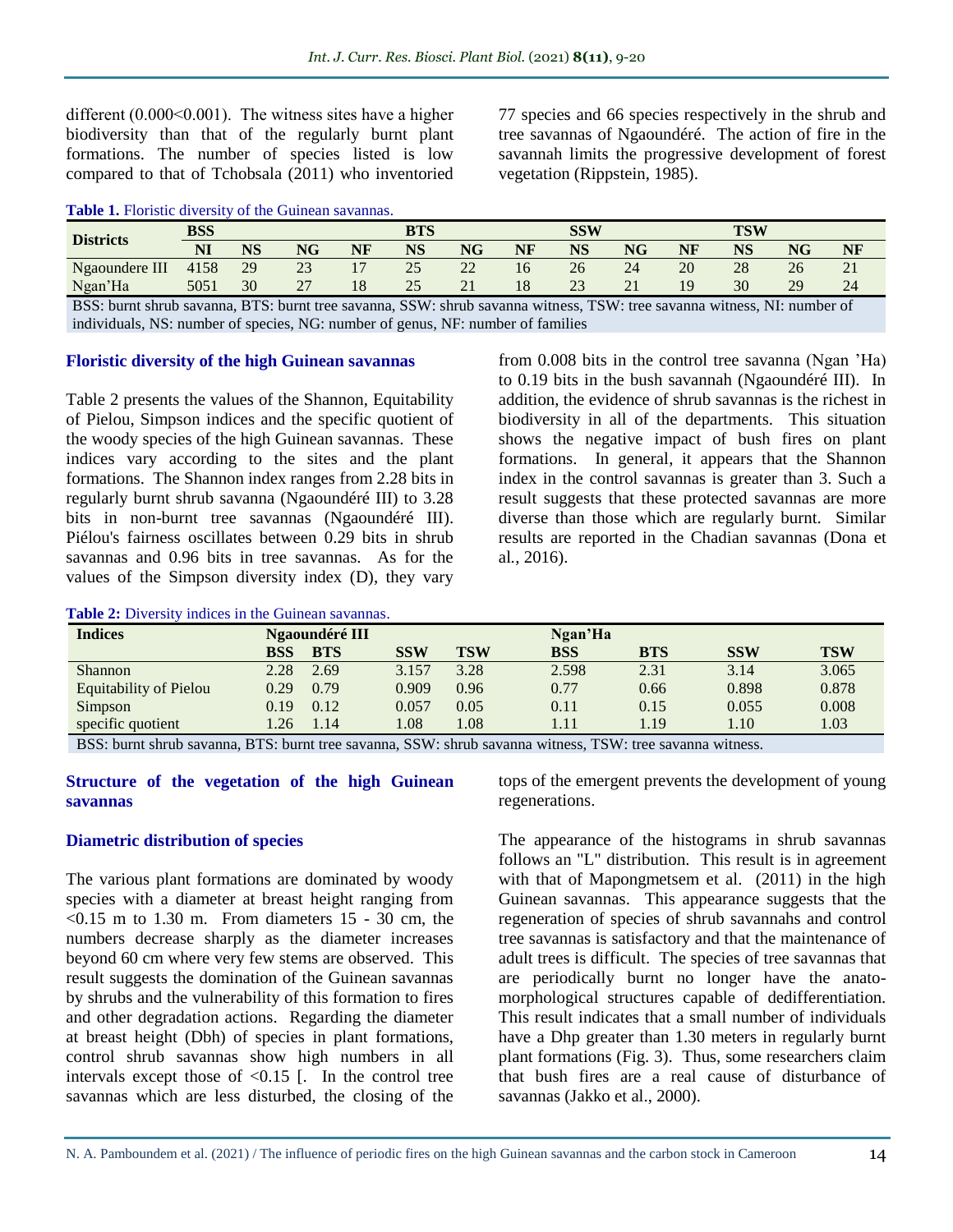

**Fig. 3:** Diameters at breast height of trees in vegetation.

### **Vertical distribution of trees in the high Guinean savannas**

Fig. 4 shows the vertical structure of plant formations in the study sites according to height classes. In general, individuals with a height greater than 0.5 meter are in the majority. The number of trees decreases from low height classes  $( $0.5 \text{ m}$ )$  to large classes  $(>5 \text{ m})$  (Fig. 4). Trees with a height of less than 0.5 meters are the majority. On the other hand, those in the interval [3.5 - 4] are the least numerous. Overall, this vertical structure sufficiently shows that the least represented stems are the adult stems, except in shrub savannas. The exception in shrub savannas would be justified by the incentive factors (cuts, fires, etc.) of the rejections. Violent fires cause a considerable drop in the successive dynamics as shown by Monnier (1973) in the comparison of the types of vegetation established in the plots of late fires and those of early fires. Notwithstanding the fact that savanna species are generally dwarf, repeated periodic savanna fires contribute to tree size reduction.





### **Epigeal phytomass of the Guinean savannas**

The production of biomass is not identical in the different plant formations studied. The disparities noted are only apparent since the analysis of variance does not indicate any statistically significant difference between the variables noted  $(0.224 \ge 0.05)$ . It should also be noted that unburned savannas  $(102.23 t / ha)$  accumulate more biomass compared to burnt savannas  $(71.69 \text{ t} / \text{ha})$ . The action of fire on plant biomass is similar to the mechanical action of cutting with the biomass being exported out of the mown plot and verifies the hypothesis that fires contribute to the loss of plant biomass. This characterization of the mode of action of fires is consistent with the results of some previous work (Poilecot and Loua, 2009).

To better understand the potential of these wooded savannas in the biomass concentration, this analysis shows us that wooded savannas sequester more carbon than shrub savannas. The strong phytomass is recorded in the wooded savannah. The perfect illustration is given by the wooded savannah of Ngaoundéré III (102.23 t / ha). Large trees in wooded savannas are more resistant to bush fires. However, similar observations are reported by Joosten et al. (2004). Whether, in shrub savannahs or in tree savannas, the results of this work are weak compared to those obtained by other researchers who have worked on similar issues in other countries (Joosten et al., 2004 and Mbow, 2009).

The root production obtained in the different plant formations is  $420.90$  t / ha. This biomass value is higher than that of Dona (2018) in the Tandjilé-Est region in Chad. He obtained 314.90 t / ha. The difference here could be explained by ecological factors. This study was carried out in the Guinean savannah while that of Dona in a Sudano-Sahelian zone. Brwon (1997b) reports different amounts in the shrub savannas of Mali (45 t / ha), Senegal  $(32 t / ha)$  and Chad  $(43 t / ha)$ . In the West African savannas, Sawadogo (2011) also recorded contradictory results. Through their effects on plant biomass, fires consume part of the plant biomass which ends up in the atmosphere in its harmful form of greenhouse gases. Poilecot and Loua (2009) evaluated the biomass losses during the passage of fires between 0 and 12t / ha in the Guinean savannas. Also, the biomass loss rates from the work of Toriyama et al*.* (2014) in Indonesia after ten years of treatment, fires resulted in a loss of productivity of combustible biomass in the order of 26.2% to 32.3%.

Studies conducted in Kenya (Kamau and Medley, 2014) concluded that fires weaken the productivity and availability of fuel biomass and plant resources at loss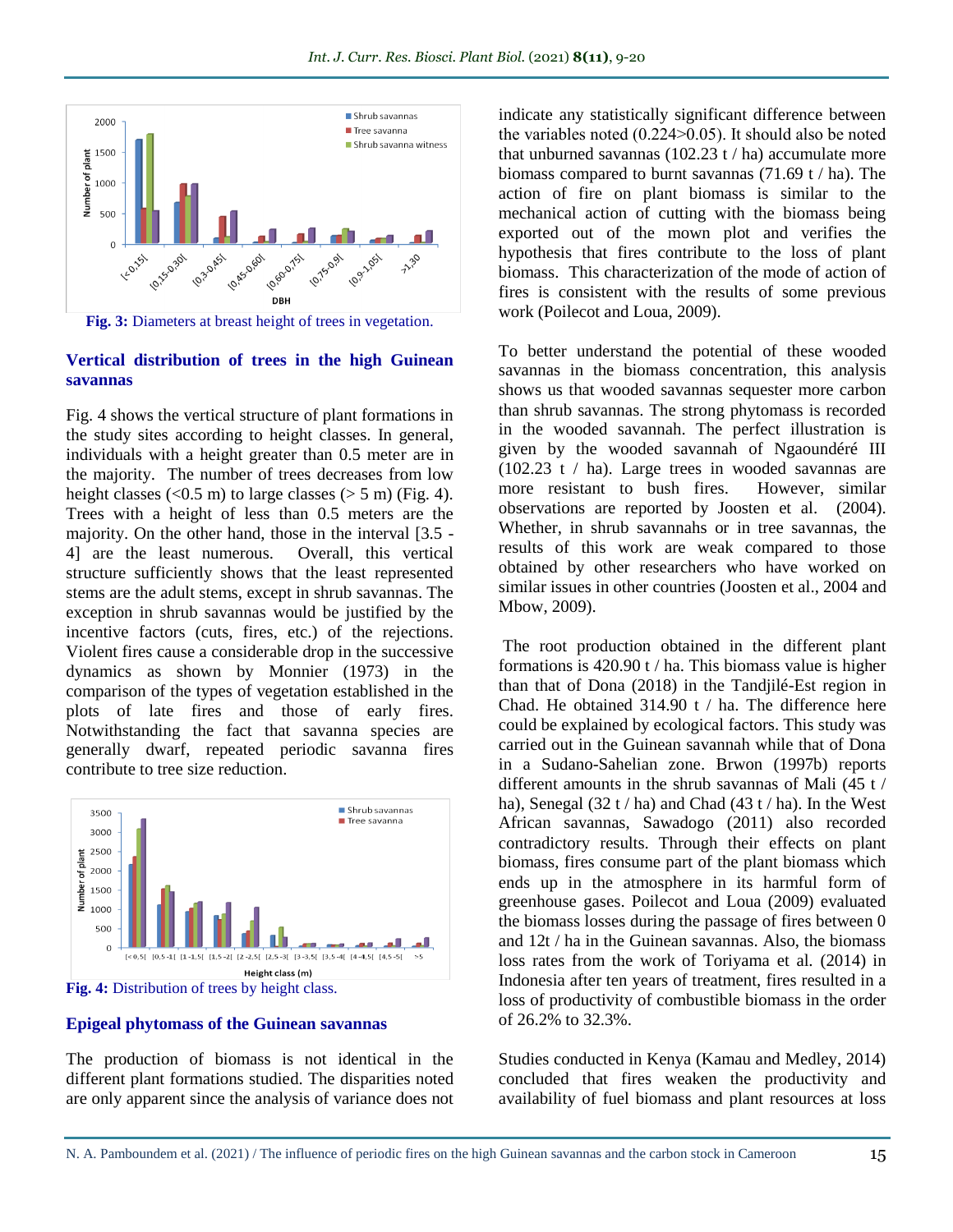rates greater than 10%. Kauffman et al*.* (2003) estimated between 89 and 92% the share of biomass losses due to uncontrolled fires in tropical dry forests and note that in the long term, the successive losses of biomass due to intense fires affect the entire primary productivity potential of the ecosystem. These results show that the productivity and viability of the high Guinean savannas of Adamawa are dependent on their protection against fires. Securing the shrub and grass layer against fires has a strong influence on the plant production of these plant formations (Adjonou, 2011).



**Fig. 5**: Aerial phytomass of savannas. BSS: burnt shrub savanna, BTS: burnt tree savanna, SSW: shrub savanna witness, TSW: tree savanna witness.

#### **Hypogeal phytomass of Guinean savannas**

It emerges from Fig. 6 that the control savannas have the greatest quantity of phytomass compared to the burnt savannas. The perfect illustration is given by the controlled tree savannas of Ngaoundéré III (20.70 t / ha). The biomass produced is significant compared to that of burnt savannas (Fig. 6). Statistical analysis indicates a clear difference between the amount of root biomass from plant formations and study sites  $(0.001<0.01)$ .

The difference between the present results and those of previous work is probably due to human activities (bush fires, tree cutting), the traces of which are clearly identified in these formations the total root phytomass obtained in these plant formations is 96.10 t / ha. This value is low compared to that of the aerial phytomass. This result does not corroborate those obtained by Cesar (1990) in the savannas of the Ivory Coast, showing that the root phytomass is higher than the aerial phytomass. Although the root biomass is less important compared to the above-ground biomass, it plays a non-negligible role in preventing climate change, the environmental consequences of which are very serious (Verstraete et al., 2009).



**Fig. 6**: Hypogeal phytomass of savannahs. BSS: burnt shrub savanna, BTS: burnt tree savanna, SSW: shrub savanna witness, TSW: tree savanna witness.

#### **Carbon stock in the high Guinean savannas**

#### **Above-ground carbon stock**

The quantity of carbon sequestered in the Guinean savannas of Vina varies according to the types of plant formations and the sites. The witness from the tree savannah of Ngaoundéré III shows a higher quantity of carbon (51.11 tC  $/$  ha), while it is very low in the burnt shrub savannah (3.92 tC / ha) at Ngan'ha. Statistical analysis reveals a significant difference between the sequestered carbons of the different sites  $(0.01 \le 0.05)$ .

Our results are higher than those obtained by Dona et al*.* (2016) in the eastern region of Chad where the aboveground woody carbon stock varies from 11.78 to 15.24 tC / ha. This difference could be due to several parameters such as its grassy nature, therefore less rich in tree species (Monssou et al*.* (2016). This could also be explained by the quantity of trees (Amougou et al., 2016).



**Fig. 7:** Above-ground carbon stock of plant formations. BSS: burnt shrub savanna, BTS: burnt tree savanna, SSW: shrub savanna witness, TSW: tree savanna witness.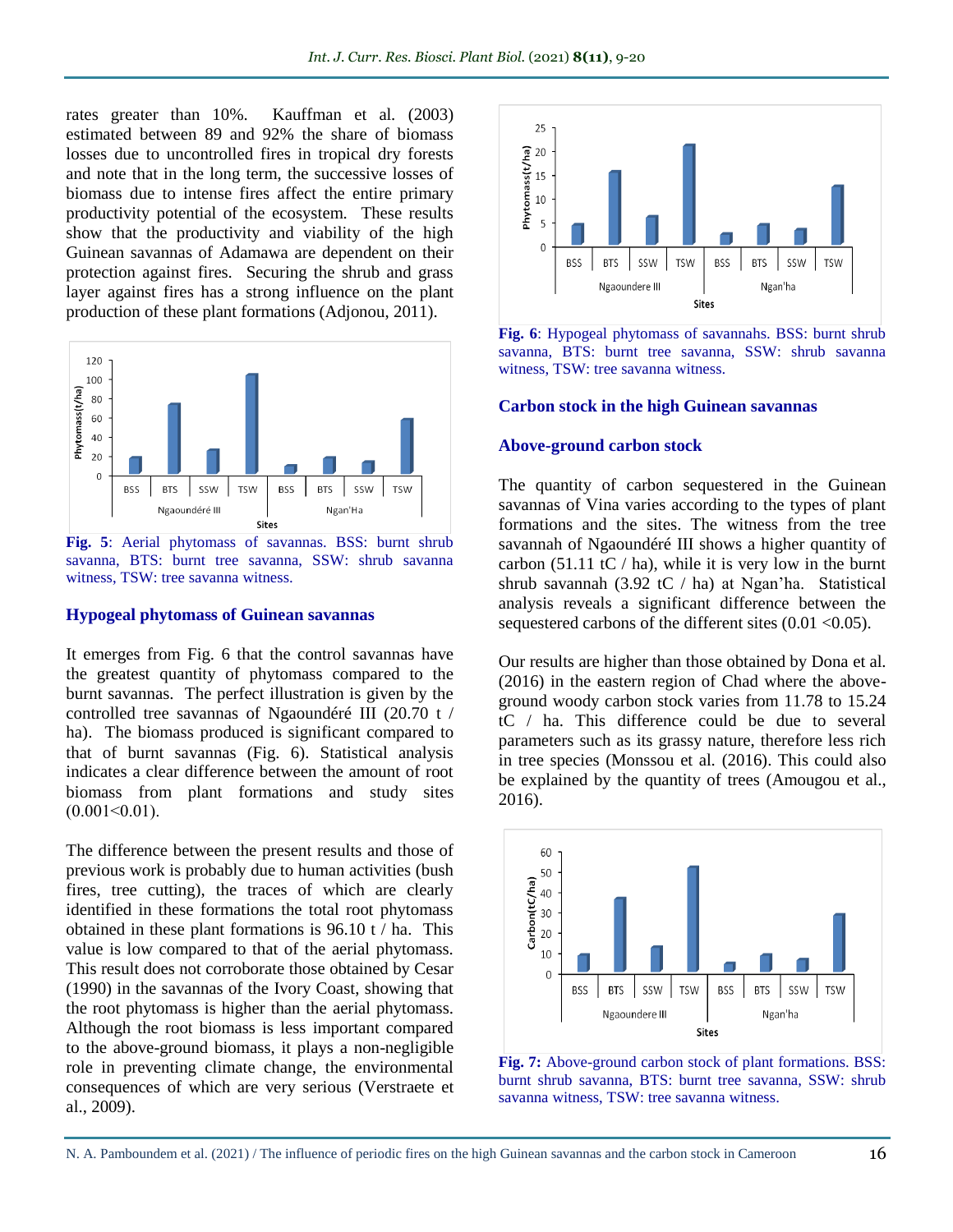### **Hypogeous carbon stock of the high Guinean savannas**

The stock of root carbon sequestered in the different study sites is higher in the control savannas. Overall, the peak is observed at 10.35 tC / ha in the savannas of Ngaoundéré III (Fig. 8). The lowest stocks are recorded in the regularly burnt savannas. Along the same lines, Afelu et al*.* (2016) claim that fire becomes undesirable through its negative impact on plant cover, on the balance and sustainable production of ecosystems. It results in low carbon sequestration. The quantity of carbon in the root phytomass obtained in plant formations is greater than that obtained by Abib  $(2005)$ (3.94 tC / ha) in the humid savannas of Ngaoundéré. This large difference could be justified by the size of the areas assessed in this study.



**Fig. 8:** Hypogeous carbon stock of Guinean savannas. BSS: burnt shrub savanna, BTS: burnt tree savanna, SSW: shrub savanna witness, TSW: tree savanna witness.

### **Total carbon stock of the high Guinean savannas**

Fig. 9 shows the total carbon value of plant formations. In general, total carbon is important in non-burnt savannas. Its value varies from 7.26 tC / ha in the control of the Ngan'Ha shrub savannah to 61.46 tC / ha in the control of the Ngaoundéré III tree savannah. In the savannas traversed by fires, the carbon values vary from 1.57 tC  $/$  ha to 43.41 tC  $/$  ha respectively in the burnt shrub savannah and woodland savannah of Ngaoundéré III. There is a significant difference between sites  $(0.001 \le 0.01)$  and plant formations  $(0.0000 \le 0.001)$ . The total quantities of carbon obtained in the Ngaoundéré III site and in the unburned tree savannas are greater than those in the burned tree savannas. The total carbon stock obtained in the high Guinean savannas of La Vina is 177.33 tC / ha. This result is dissimilar to 211.60 tC  $/$  ha, 325.5 tC  $/$  ha and 154.868 tC / ha obtained respectively in forest zone (Kotto-Same et al*.* 1997), in Ayos (Silatsa et al*.,* 2015) and in the peri-urban area of Ngaoundéré (Ibrahima and Abib, 2008). These different results confirm the variability of carbon stocks according to ecological zones and plant groups. These authors also report that the carbon stock varies with topography.



**Fig. 9:** Total carbon of the Guinean savannas. BSS: burnt shrub savanna, BTS: burnt tree savanna, SSW: shrub savanna witness, TSW: tree savanna witness

#### **Conclusions**

From this study, it emerges that the destruction of property (destruction of fields, burning of houses and granaries), reduction in agricultural yields, increase in heat, disease, disappearance of certain animal species (rabbit, etc.) and especially plants such as *Lophira lanceolata, Carissa edulis, Sarcocephallus latifollius* are the disadvantages of fires according to the populations. Faced with climate change, local knowledge such as reforestation, the use of organic fertilizers and awareness against bushfires has been developed to reduce their resentment.

A total of 51 species were inventoried, divided into 46 genera and 23 families. The most dominant species are *Annona senegalensis, Piliostigma thonningii, Hymenocardia acida.* The demographic structure (diameters, heights,) of the savannas follows an "L" shaped distribution. The actions of fires on ligneous plants have a significant impact on the dynamism of the vegetation and its progression towards the climax. Savannahs that have not been set on fire (trees and shrubs) are richer in biodiversity overall compared to those that have been burnt down.

Savannahs that are not burnt produce more biomass than those that are burnt. The perfect illustration is given by the non-burnt tree savannah of Ngaoundéré III with an above-ground and root biomass of 102.23 t / ha and 20.70 t / ha respectively. *Annona senegalensis* (1.27 tC/ha) is the species contributing massively to carbon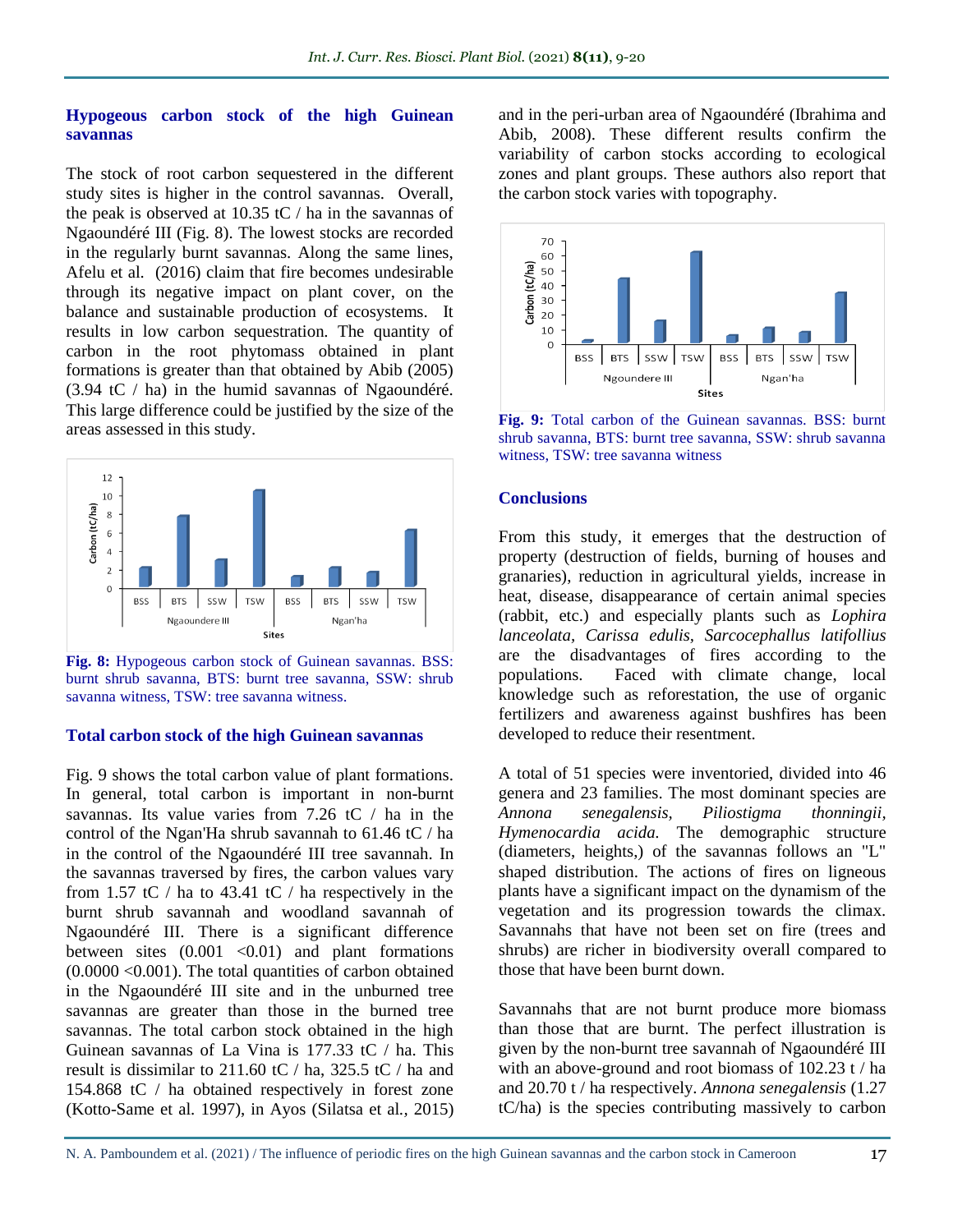sequestration in the high savannas of the Vina. Uncontrolled fires deplete ecosystems with the plant biomass necessary for soil protection and restoration as well as for the needs of human and animal populations. Also, by acting on the availability of plant biomass, fires contribute to the erosion of biodiversity. Indeed, whatever the type of fire and the regime of its prescription, the biomass which burns reinforces the atmospheric pollution by the emission of aerosols and greenhouse gases which negatively impact the availability of the plant resource for the needs of the populations and the balance of ecosystems. Thus, securing or the type of fires on the woody cover of Adamaoua and generally at the national level of Cameroon with the improvement of the populations' knowledge on the dynamics of fires and their impacts on the structure, diversity and plant production, forest ecosystems are desirable. Faced with the challenges of climate change, the importance of scientific research in understanding and controlling vegetation fires is becoming essential for the protection of forest ecosystems, the sustainable management of biodiversity, food security and the fight against poverty.

### **Conflict of interest statement**

Authors declare that they have no conflict of interest.

### **Acknowledgement**

The authors of this work are indebted to the populations who collaborated in the household surveys; field guides who facilitated interactions with the different populations. They also extend their gratitude to the anonymous readers for their comments which have improved the quality of the manuscript.

### **References**

- Afelu, B., Fontodji, K., Kokou, K., 2016. Impact des feux sur la biomasse dans les savanes guinéosoudaniennes du Togo. La Revue électr. Sci. Environ., 16(1) : 3-22.
- Alalade, O.A., Oladunni, O.A., Akinboye, O.A., Daudu, A.K., Ogunrinde, T.O., 2019. Adaptation to climate change: evidence of coping strategies used by fish farmers in pategi local government area of Kwara state, Nigeria. Int. J. Agric. Environ. Res., 5(3): 2455-6939.
- Amougou, J.A., Bembong, E.L.D., Batha, R., Mala, A.W., Ngono, H., 2016. Estimation du stock de

carbone dans deux unités de terre en zone de savane du Cameroun. Rev. Géographie, 2: 28-45.

- Bane-Ena, W., 2007, Pratiques culturelles exogènes et menace de la biodiversité en Afrique subsaharienne: cas du Togo, Mémoire de DEA, Sociologie, Université de Lomé, 78p.
- Basnet, B.M.S., 2009. Rice and Water. In: Our Heritage. pp. 29-31.
- Bowman, J.S., Wilson B.A., 1995. Munmarlary revisited: response of north Australian *Eucalyptus tetrodonta* savanna protected from fire for 20 years. Aust. J. Ecol., 20(4): 526-531.
- Brown, S., 1997a. Forests and climate change: Role of forest lands as carbon sinks. Proceeding of XI World forestry Congress, Antalya, Turkey. pp. 13- 22.
- Brown, S., 1997b. Estimating biomass change of tropical forests: a primer. FAO forestry paper, 134, FAO, Rome, Italy. 55p.
- Cairns, M.A., Brown, S., Helmer, E.H., Baumgardner, G.A., 1997. Root biomass allocation in the world's upland forests. Oecologia, 111: 1-11.
- Convention Cadre des Nations Unies sur les changements Climatiques (CCNUCC), 2015. Préserver le Climat. Guide de la Convention sur les changements climatiques et de Paris; Bonn, Allemagne, 4p.
- Chave, J., Rejou-Mechain, M., Burquez, A., Chidumayo, E.N., Colgan, M., Delitti, W., Duque, A.J., Welington, D., Fearnside, P.M., Goodman, R., Henry, M., Martínez-Yrízar, A., Mugasha, W., Muller-Landau, H., Mencuccini, M., Nelson, B., Ngomanda, A., Nogueira, E., Ortiz-Malavassi, E., Pélissier, R., Ploton, P., Ryan, C. M., Saldarriaga J.G., Vieilledent, G., 2014. Improved pantropical allometric models to estimate the above ground biomass of tropical forests. Glob. Change Biol., 20: 3177–3190.
- Curtis, J.T., McIntosh, R.P., 1950. The interrelations of certain analytic and synthethic phytosociological characters. Ecology, 31: 434-455.
- Diop, A.T., 2007. Dynamique écologique et évolution des pratiques dans la zone sylvopastorale du Sénégal : perspectives pour un développement durable, Presse nationales, 190 p. [En ligne] URL : http://www.ucad.sn/informations. Consulté le 15 Juillet 2012.
- Ducroux, R., Jean, B. P., 2004. L'effet de serre. Réalités, conséquences et solutions, CNRS éditions, Paris, 96p.
- GIEC, 2005. Piégeage et stockage du dioxyde de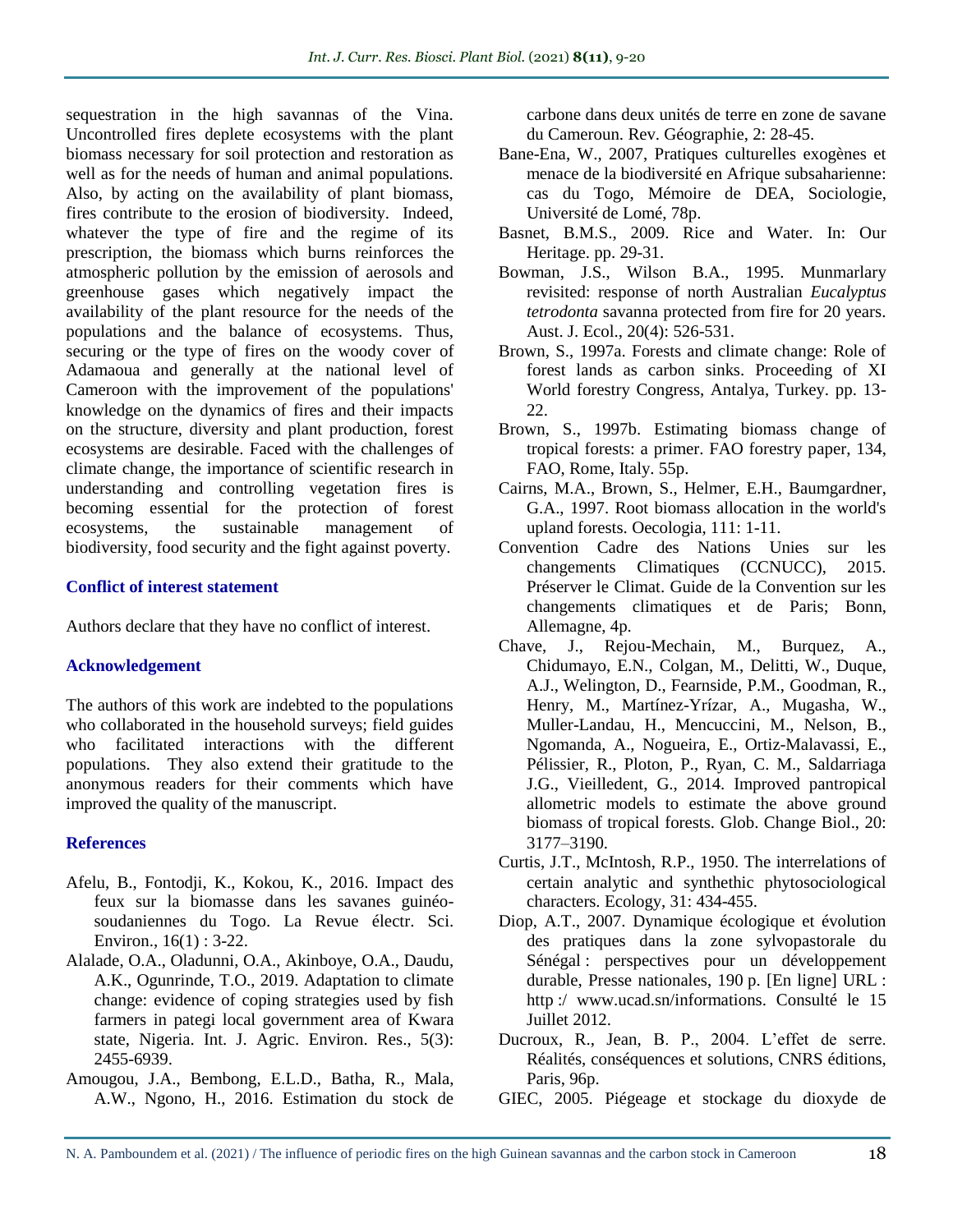carbone. Rapport spécial. 66p.

- GIEC, 2007. Bilan 2007 des changements climatiques. Contribution des Groupes de travail I, II et III au quatrième Rapport d'évaluation du Groupe d'experts intergouvernemental sur l'évolution du climat GIEC, Genève, Suisse, 103p.
- Ishaya, S. Apochi M.A., Abdullahi Hassa, M., 2018. Climate change perception among geography and biology teaching Gwangwalada area council of the federal capital territory of Nigeria. Ann. Ecol. Environ. Sci. 2(4): 1-11.
- Kemeuze, V.A., Mapongmetsem, P.M., Sonwa, D., Fongnzossie. E., Nkongmeneck, B.A., 2015. Plant diversity and carbon stock in sacred groves of semiarid areas of Cameroon: case study of Mandara mountains. Int. J. Environ., 6(2): 308-318.
- Koffi, B., J., Grégoire, M., Mahé, G., Lacaux, P., 1995. Remote sensing of bush fire dynamics in Central Africa from 1984 to 1988: analysis in relation to regional vegetation and pluviometric patterns, Atmospheric Res., 39 (1-3): 179-200.
- Kotto-Same, J., Woomer P. L., Moukam, A., Zapfack, L., 1997. Carbon dynamic in slash and-burn agriculture and land-use alternaties of the humid forest zone in Cameroon. Agric. Ecosyst. Environ., 65: 245-256.
- Kwon, T.-S., Sung-Soo, K., Min, L.C., Seung, J.J., 2013. Changes of butterfly communities after forest fire. J. Asia-Pac. Entomol., 16(4): 361-367.
- Lambin, E.F., Turner, B.L., Geist, H.J., Agbola, S.B., Angelsen, A., Bruce, J.W., Coomes, O.T., Dirzo, R., Fischer, G., Folke, C., George, Homewood, P.S., Imbernon, J., Leemans, R., Lin, X., Moran, E.F., Mortimore, M., Ramakrishna, P.S., Richards, J.F., Skanes, H., Steffent, W., Stone, G.D., Svedin, U., Veldkamp, T.A., Vogel, C., Xu, J., 2001. The causes of land-use and land-cover change: moving beyond the myths. Global Environ. Change, 11: 261-269.
- Loreau, M., 2001. Biodiversity loss and the maintenance of our life-support system. Proceedings of tire global change open science conference, Amsterdam, the Netherlands. pp. 169- 173.
- Mapongmetsem, P. M., Hamawa, Y., Djeumene, P., Maissele, D., Kossebe, C.F., Ndoum, J.F., Nduryang, F., Bebbe, D., Bouba, S., Wouldata, L., Zigro, Barbi, M., 2008. Valorisation des plantes alimentaires et sauvages dans les savanes soudano guinéennes du Cameroun, In: Kapseu, C., Mbofung, C.M., Amvam Zollo, P.H.(Eds), Développement de

l'agro-industrie et création des richesses (Ngaoundéré, Cameroun) Actes, Conférences internationale du 9-11 juillet 2009, Ngaoundéré, pp. 50-61.

- Mapongmetsem, P. M., Tchotsoua, M., Duguma, B., Nkongmeneck, B.A., 2000. Some strategies for reversing Adamawa highlands degradation. Rev. Ngaoundéré-Anthropos, 5: 107-126.
- Mapongmetsem, P. M., Nkongmeneck, B. A., Rongoumi, G., Dongock Nguemo, D., Dongmo, B., 2011. Impact des systèmes d'utilisation des terres sur la conservation de *Vitellaria paradoxa* dans les savanes soudano-guinéennes. Inter. J. Environ. Stud., 68(6): 851-872.
- Monnier, Y., 1973. La problématique des savanes en Afrique de l'Ouest. Compte rendu du colloque du programme biologique international sur les milieux herbacés d'Afrique. Ann. Univ. Abidjan, 6(2): 35- 77.
- Monssou, E.O., Vroh, B.T., Goné, B.Z., Adou, Y.C.Y., N'Guessan, K.E., 2016. Evaluation de la diversité et estimation de la biomasse aérienne des arbres du Jardin Botanique de Bingerville (District d'Abidjan, Côte d'Ivoire). Eur. Scient. J., 12(6): 1857-7881.
- Pielou, E. C., 1966. The measurement of diversity in different types of biological collections*.* J. Theor. Biol., 13(2): 131-144.
- Rippstein, G., Boudet, G., 1977. Expérimentation sur parcours de savanes tropicales humides. Com. 1<sup>er</sup> Colloque International sur l'élevage bovin des zones tropicales. Bouaké. 15p.
- Rippstein, G., 1985. Etude sur la végétation de l'Adamaoua: évolution, conservation, régénération et amélioration d'un écosystème pâture au Cameroun. Etudes et Synthèse de l'Inst. Elev. Med. Vet. Pays Trap., 33(3): 229-337.
- Sawadogo L., 2011. L'influence des feux sur la biodiversité des savanes ouest africaines, Atlas de la Biodiversité de l'Afrique de l'Ouest, Côte d'Ivoire, Tome III, BIOTA, pp. 72-73.
- Silatsa, T.F.B., Yemefack, M., Dameni, H., 2015. Variabilité des stocks de carbone en zone forestière du Cameroun: Approche évaluative dans le paysage agricole itinérant de la commune d'Ayos. Editions Universitaires Européennes, 110p.
- Tchobsala, Mbolo, M., 2013. Characterization and impact of wood logging on plant formations in Ngaoundéré District, Adamawa Region, Cameroon. J. Ecol. Natural Environ., 5(10) : 265-277.
- Tchobsala, 2011. Influence des coupes de bois sur la dynamique de la végétation naturelle de la Zone